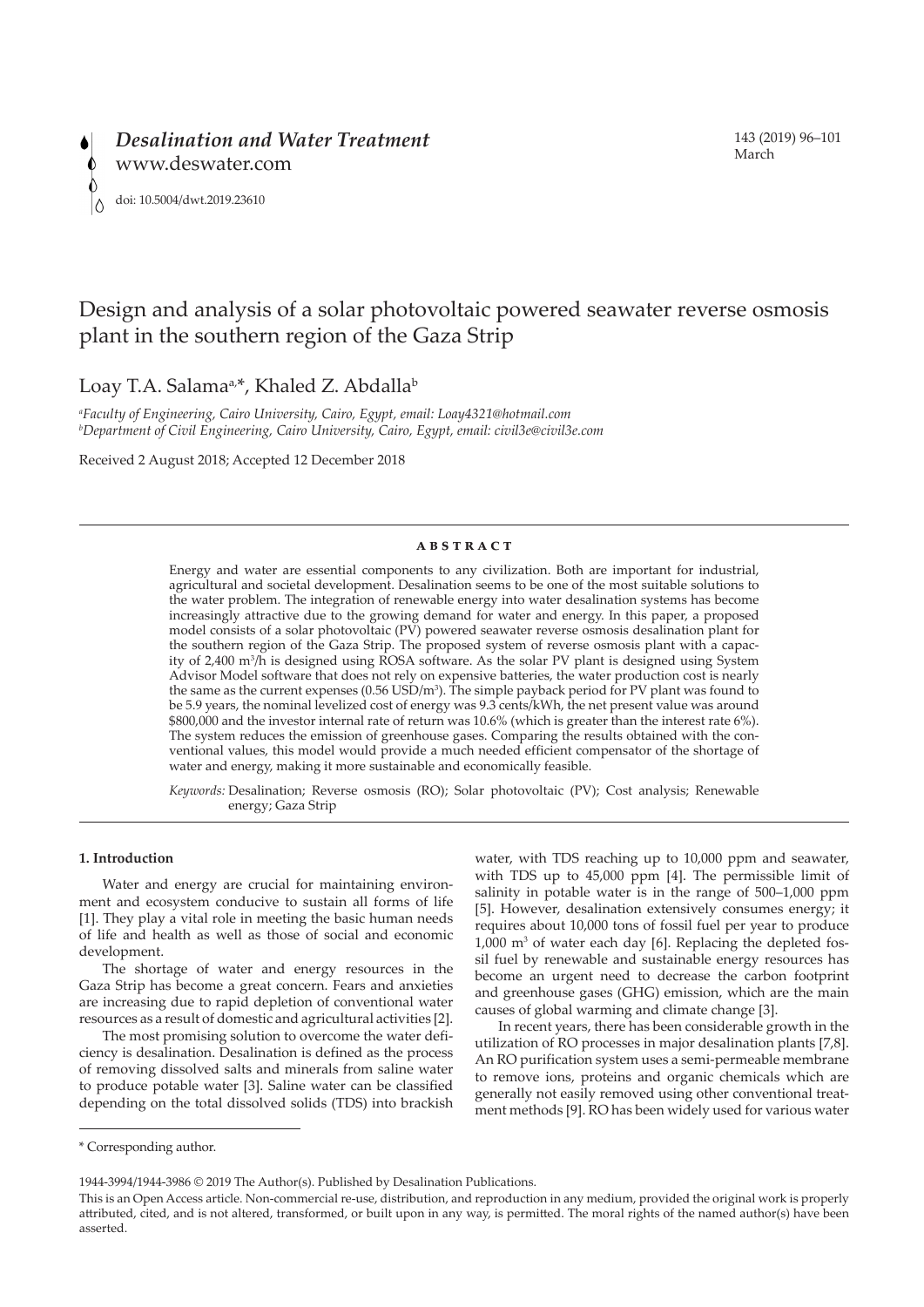and wastewater treatment processes [7,10,11]. Typically in an RO plant, the production of  $1 \text{ m}^3$  of freshwater from seawater uses 3–5 kWh of electricity, and between 0.5 and 2.5 kWh of brackish water [12,13]. In fact, according to the last report of the International Desalination Association, around 80% of desalination plants currently use RO as their separation technology. This technology is successful because it has higher water recovery factor, lower energy consumption, and lower water cost than any conventional process [14].

Energy plays an important role in the RO desalination process. Renewable and sustainable energy resources are crucial for powering the desalination plant [15]. Solar energy, as a major renewable and eco-friendly energy source with the most prominent characteristic of inexhaustibility, is currently promising in terms of offering potential solutions for seawater desalination. One of the most common solar technologies nowadays is solar PV, which significantly contributes to the energy supply around the world [16]. Solar irradiation, temperature and wind speed are the main environmental factors affecting PV [17,18]. A PV system typically consists of a solar cell array [19]. It might also include other elements depending on the requirements or needs of the users of the generated energy. The elements that perform the conditioning of the power output of the PV plant are commonly referred to as the balance of system components, and are an integral part of a PV plant [20]. Sunlight can be directly converted into electric energy by PV panels [21]. A solar PV energy source should be combined with other energy sources and used either as a stand-alone or in grid connected mode. Stand-alone energy systems are very popular, especially in remote sites [22].

### **2. Study area**

The Gaza Strip is an elongated zone located at the southeastern coast of Palestine with coordinates of latitude N31° 26′ 25″ and Longitude E34° 23′ 34″. It is located in the south east corner of the Mediterranean Sea. The length of the Gaza Strip shore on the Mediterranean is about 41 km and the width ranges from 5 km in the middle to 8 km in the north and 12 km in the south as shown in Fig. 1. According to the Palestinian Central Bureau of Statistics (PCBS), the population of the Gaza Strip Governorates was around 2 millions in mid-2017. The natural rate of increase of the population was 3.44% [23].

For many years now, the Gaza Strip has been suffering from a chronic crisis in the water and energy sectors. The desalination of seawater using renewable energy has become one of the most important methods for providing potable water to citizens in the Gaza Strip. Therefore, a seawater reverse osmosis (SWRO) desalination plant powered by solar PV is proposed to meet the water and energy needs for the southern region of the Gaza Strip (Khan Yunis and Rafah).

## *2.1. Water problem statement*

According to the Palestinian Water Authority (PWA), the Coastal Aquifer in the Gaza Strip receives an average annual recharge of 50–60 MCM/year, mainly from rainfall, while the total extracted volume is about 185 MCM/year (about 102 MCM/year for municipal/domestic use and about 83 MCM/year for agricultural use) [25]. These unsustainably

high rates of extraction have lowered the groundwater level, increased the gradual intrusion of seawater and upwelling of saline groundwater, and worsened pollution due to increased nitrate and chlorine levels in the groundwater [26–28].

#### *2.2. Energy problem statement*

The Gaza Strip receives most of its electric power 120 MW from Israel, while up to 60 MW are produced at the only power plant in Gaza when operating two out of its four turbines and 28 MW are imported from Egypt. Under ideal circumstances, this adds up to 208 MW against a peak demand of up to 450 MW [29,30]. The Gaza Electricity Distribution Corporation (GEDCo) expects the electricity demand to increase to 550 MW by 2020, which is more than twice the amount that is being currently provided. The Gaza Strip has suffered from a continuous electricity deficit with the current deficit standing at approximately 65% [31].

# *2.3. Potential of solar energy in the Gaza Strip*

The Gaza Strip has a high potential of solar energy during the year. The important parameters are solar potential direct normal irradiation, which is relevant to solar concentrators, and global horizontal irradiation (GHI), which is also often considered as a climate reference of any site. Diffuse and direct components of global tilted irradiation (GTI) or GHI



Fig. 1. Gaza Strip and governorates. Source: Adapted from [24].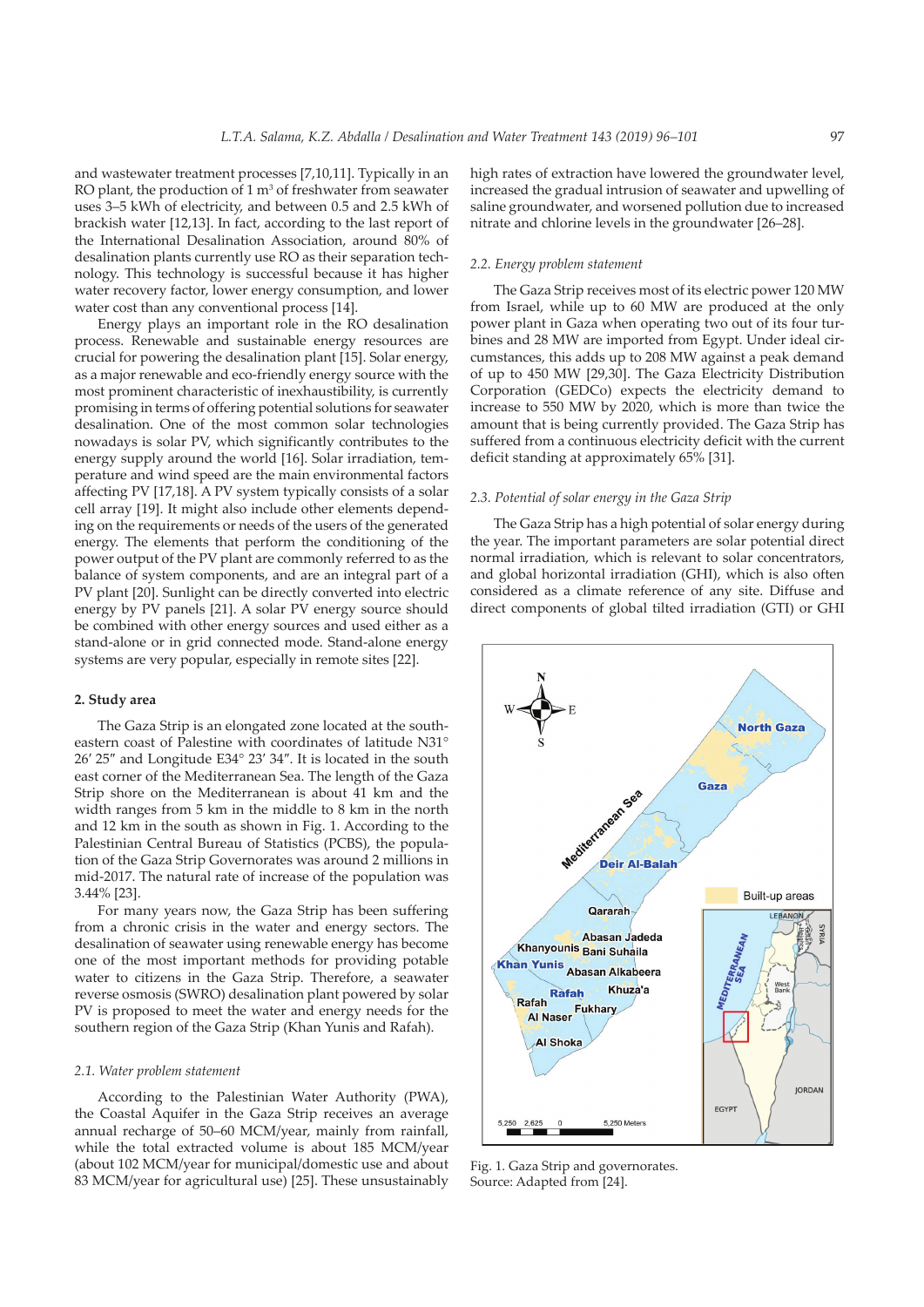indicate how different types of PV technology may perform. The most important parameter for PV potential evaluation is GTI, that is, the sum of direct and diffuse solar radiation falling at the surface of PV modules [32].

The regional trend of GTI is similar to GHI. The optimum tilt (inclination) of PV modules in the Gaza Strip can result in a yield of up to or even more than 2,300 kWh/m<sup>2</sup> of global tilted irradiation per year [32].

# **3. Methodology**

To design the proposed SWRO plant powered by PV, documentary data were collected from several governmental and nongovernmental organizations and institutions. The collected information included policy statements, ministerial or departmental annual reports, legislations, and the energy sector letters and procedures. The data were used to estimate the consumed water. Part of the data was used in the ROSA software and another part was used in the System Advisor Model (SAM).

The ROSA program has been used to design the south seawater desalination plant (SSDP) using part of the collected data. The results of the program gave preliminary estimates of the amount of electricity required to desalinate the amount of water needed in the south region and predicted the brine and permeate characteristics and the minimum specific energy consumption that can be achieved using the pressure exchanger (PX) device.

Based on the electricity needed by the SWRO plant for the southern region, as estimated by the ROSA program, a new version of SAM (2016.3.14, 2017.1.17) (SAM 2016.3.14, 2017.1.17) program issued by the National Renewable Energy Laboratory) has been used in designing and calculating the feasibility of using the solar PV plant to power the proposed SWRO plant based on the intensity of radiation and weather data in the Gaza Strip. According to the result from the SAM program, initial cost analysis has been used based on the most important parameters for the PV plant such as internal rate of return (IRR), payback period, levelized costs of electricity (LCOE) and net present value (NPV).

## **4. South seawater desalination plant model powered by PV**

According to the PWA, the water consumption in the Gaza Strip until 2020 is about 100 L per capita per day (L/c/d), and according to the World Health Organization (WHO) standards, at 100 L/c/d all requirements can be met [33]. This value will be the basis to estimate and calculate the amount of needed desalinated water for the South Governorate Seawater Desalination Plant, as shown in Table 1.

#### Table 1

Amount of domestic water consumed in the southern region

| Governorate                | Population | Consumption<br>L/c/d | Total water<br>consumption<br>MCM/year |
|----------------------------|------------|----------------------|----------------------------------------|
| South of the<br>Gaza Strip | 585,424    | 100                  | 21                                     |

The south governorate seawater desalination plant serves the following areas (Al-Qarara, Khan Yunis, Bani Suheila, Abasan al-Jadida, Abasan al-Kabira, Khuza'a, Al-Fukhari, Al Naser, Al Shoka and Rafah).

### *4.1. Reverse osmosis south seawater desalination plant*

The annual capacity of the SSDP plant, according to Table 1, is about 21 MCM/year for drinking and domestic uses. This is equal to  $2,400 \text{ m}^3/\text{h}$ .

#### *4.1.1. Reverse osmosis plant model*

A ROSA 9.0 software has been used to design the RO SSDP plant. The plant is designed considering the requirements of the southern region of the Gaza Strip (2,400 m<sup>3</sup>/h). The seawater properties in the Gaza Strip were used (seawater TDS is about 38,000 mg/L [28]). The design includes a pretreatment process in which fouling elements would be removed. Considering the required capacity, a single-stage plant has been designed. The number of elements in each pressure vessel was considered to be eight. Therefore, the selected temperature was 25°C to design for the maximum power requirement. An efficiency of 45% is considered. To achieve the greatest possible energy saving power supply, a PX was chosen with energy savings of 50%–60%. The RO analysis conducted using ROSA 9.0 software suggested that a specific energy of 3–3.5 kWh/m<sup>3</sup> would be needed. The main input and output features and results for the model are shown in Tables 2 and 3, respectively.

The TDS in the permeate is 188.6 mg/L, which enables municipalities to mix it with brackish water to reduce the cost per m<sup>3</sup>.

Table 4 illustrates the values of all elements in the permeate, the feed, the adjusted feed and the water concentrate

Table 2

Main ROSA input feature for the SSDP model

| Permeate flow              | $2,400.03$ m <sup>3</sup> /h |
|----------------------------|------------------------------|
| Feed pressure              | 57.97 bar                    |
| Feed TDS                   | 38,401.69 mg/L               |
| Element                    | SW30XHR-440i                 |
| Number of elements in each | 8                            |
| pressure vessel            |                              |
| Feed temperature           | $25^{\circ}C$                |

Table 3

Main output result and feature obtained from ROSA software for the SSDP model

| Feed flow to stage 1 raw water flow to system | $5,333.33 \text{ m}^3/\text{h}$ |
|-----------------------------------------------|---------------------------------|
| Permeate TDS                                  | $188.63 \,\mathrm{mg/L}$        |
| Cost of water (NPV)                           | $0.56$ \$/m <sup>3</sup>        |
| Specific energy with use energy recovery      | $3 - 3.5$ kWh/m <sup>3</sup>    |
| Number of pressure vessels                    | 670                             |
| Number of elements                            | 5,360                           |
| Total active area                             | 219,095.36 m <sup>2</sup>       |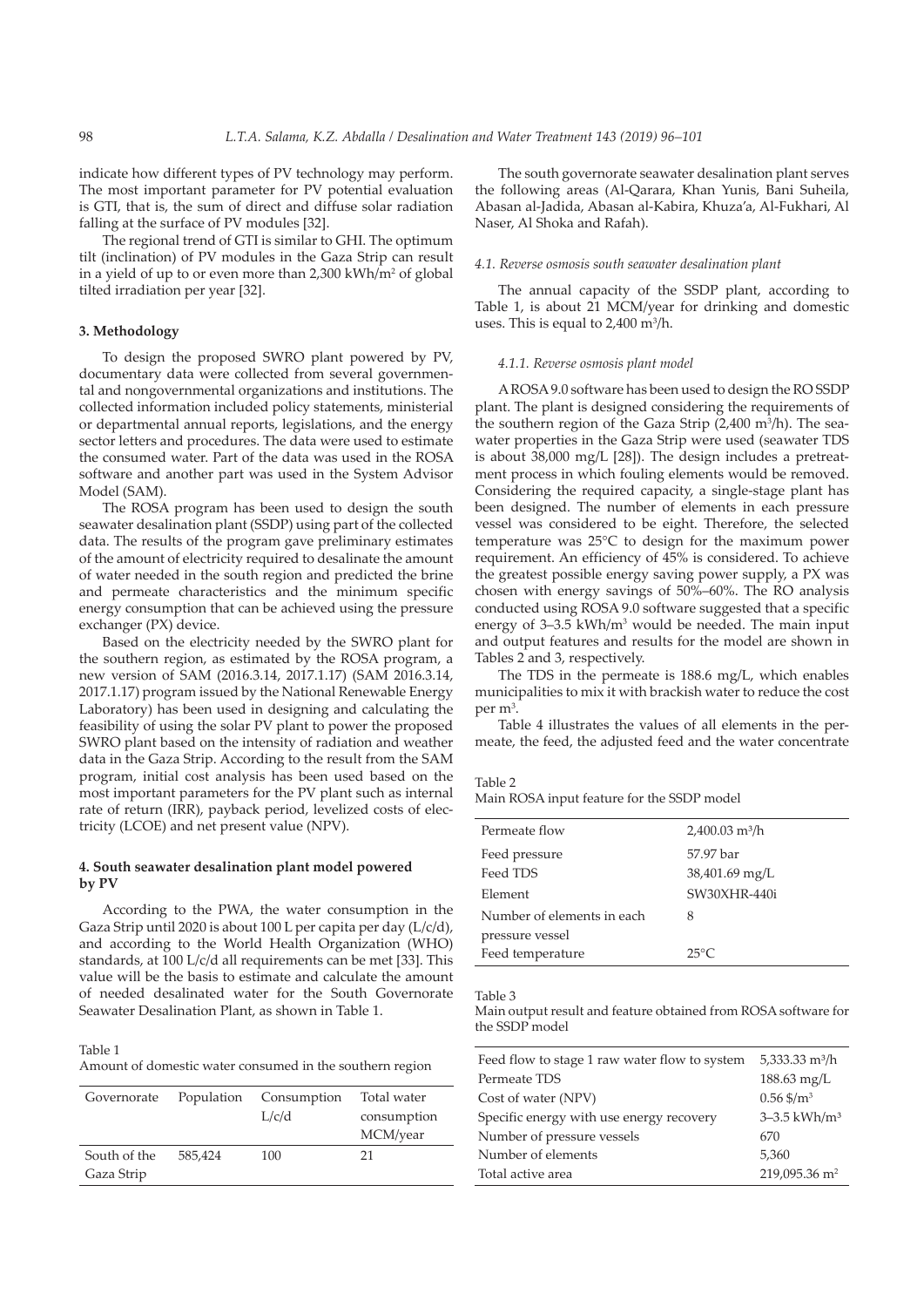| Pass streams (mg/L as ion) |           |               |             |          |        |  |
|----------------------------|-----------|---------------|-------------|----------|--------|--|
| Name                       | Feed      | Adjusted feed | Concentrate | Permeate |        |  |
|                            |           |               | Stage 1     | Stage 1  | Total  |  |
| $NH_4^+ + NH_3$            | 5.59      | 5.91          | 10.99       | 0.40     | 0.40   |  |
| K                          | 433.69    | 433.69        | 784.64      | 4.76     | 4.76   |  |
| Na                         | 11,729.51 | 11,729.51     | 21,273.83   | 64.48    | 64.48  |  |
| Mg                         | 1,439.08  | 1,439.08      | 2,615.03    | 1.85     | 1.85   |  |
| Ca                         | 443.56    | 443.56        | 806.01      | 0.56     | 0.56   |  |
| <b>Sr</b>                  | 7.88      | 7.88          | 14.32       | 0.01     | 0.01   |  |
| Ba                         | 0.31      | 0.31          | 0.56        | 0.00     | 0.00   |  |
| CO <sub>3</sub>            | 19.42     | 19.42         | 37.25       | 0.00     | 0.00   |  |
| HCO <sub>3</sub>           | 142.07    | 142.07        | 254.05      | 1.11     | 1.11   |  |
| NO <sub>3</sub>            | 101.48    | 101.48        | 179.88      | 5.66     | 5.66   |  |
| Cl                         | 21,208.47 | 21,208.47     | 38,474.98   | 105.40   | 105.40 |  |
| $\mathbf F$                | 5.07      | 5.07          | 9.19        | 0.04     | 0.04   |  |
| SO <sub>4</sub>            | 2,841.33  | 2,841.33      | 5,164.97    | 1.39     | 1.39   |  |
| SiO <sub>2</sub>           | 5.91      | 5.91          | 10.71       | 0.05     | 0.05   |  |
| B                          | 3.15      | 3.15          | 5.27        | 0.57     | 0.57   |  |
| CO <sub>2</sub>            | 0.70      | 0.70          | 1.55        | 0.87     | 0.87   |  |
| <b>TDS</b>                 | 38,401.37 | 38,401.69     | 69,666.16   | 188.63   | 188.63 |  |
| pH                         | 8.00      | 8.00          | 7.99        | 6.26     | 6.26   |  |

Table 4 All elements in the permeate, feed, adjust feed and concentrate water from ROSA software for the SSDP

for the SSDP model, compatible with local and international standards.

## *4.2. PV model (plant) of 10 MW*

Sunlight can be directly converted into electrical energy by PV panels [21]. The current output of PV panels is a function of voltage and a function of solar radiation. PV generators straightforwardly change over sun-based radiation into electrical energy.

According to Table 3, the estimated specific power to desalinate the required water by using energy recovery is about 8–10 MW. According to the Palestinian Energy Authority, the potential of the PV solar energy in the Gaza Strip is very feasible [32], so a PV plant of 10 MW has been suggested to use solar energy as the energy source for the desalination plant.

A new version of System Advisor Model (2016.3.14, 2017.1.17) (SAM 2016.3.14, 2017.1.17) is used. The SAM program results are shown in Table 5, illustrating the financial model that includes installed costs and total installed costs for the PV plant of 10 MW.

The production LCOE value is 9.3 cents/kWh (Table 5). This value is considered feasible and economically effective compared with the electricity tariff in Palestine (between 14 and 16 cents/kWh [31]).

Table 6 illustrates the performance model for the PV system specifications including the main features. The module type used Mono-c-si with an area of  $1.6 \text{ m}^2$  for each module. The quantity of the needed module is 32,232 with a total area of 52,570 m2 . In order to overcome the large areas required for this system, the roofs of agricultural houses are suggested to be used through neighboring agricultural areas.

Table 5

Financial model as a result of SAM program for the PV plant of 10 MW

| Installed cost       | \$1.36/W            |
|----------------------|---------------------|
| Total installed cost | \$13,600,000        |
| Project life         | 25 years            |
| Inflation rate       | 2.5%                |
| Real discount rate   | 5.5%                |
| Insurance            | $0.5\%$ /year       |
| <b>Investor NPV</b>  | \$800,700           |
| Investor IRR         | 10.6%               |
| Interest rate        | 6%                  |
| Solution mode        | Calculate PPA price |
| PPA price (year one) | 10.1 cents/kWh      |
| Nominal LCOE         | 9.3 cents/kWh       |
| PPA escalation rate  | $1\%$ /year         |
| Target IRR           | 9% in year 9        |
| Developer NPV        | \$2,475,300         |
| Developer IRR        | 12%                 |

Fig. 2 illustrates the solar radiation produced every month for the 10 MW PV plant. The highest values of solar radiation are in June, July and August (7.3, 7.16 and 7.15 kWh/m<sup>2</sup>/d, respectively), while the lowest values of solar radiation are in January and December  $(4.38 \text{ and } 4.26 \text{ kWh/m}^2/d,$ respectively).

It is obvious from Fig. 2 that fluctuations of solar daily insolation lead to the fact that solar energy system without storage batteries needs other source of energy. Hence, there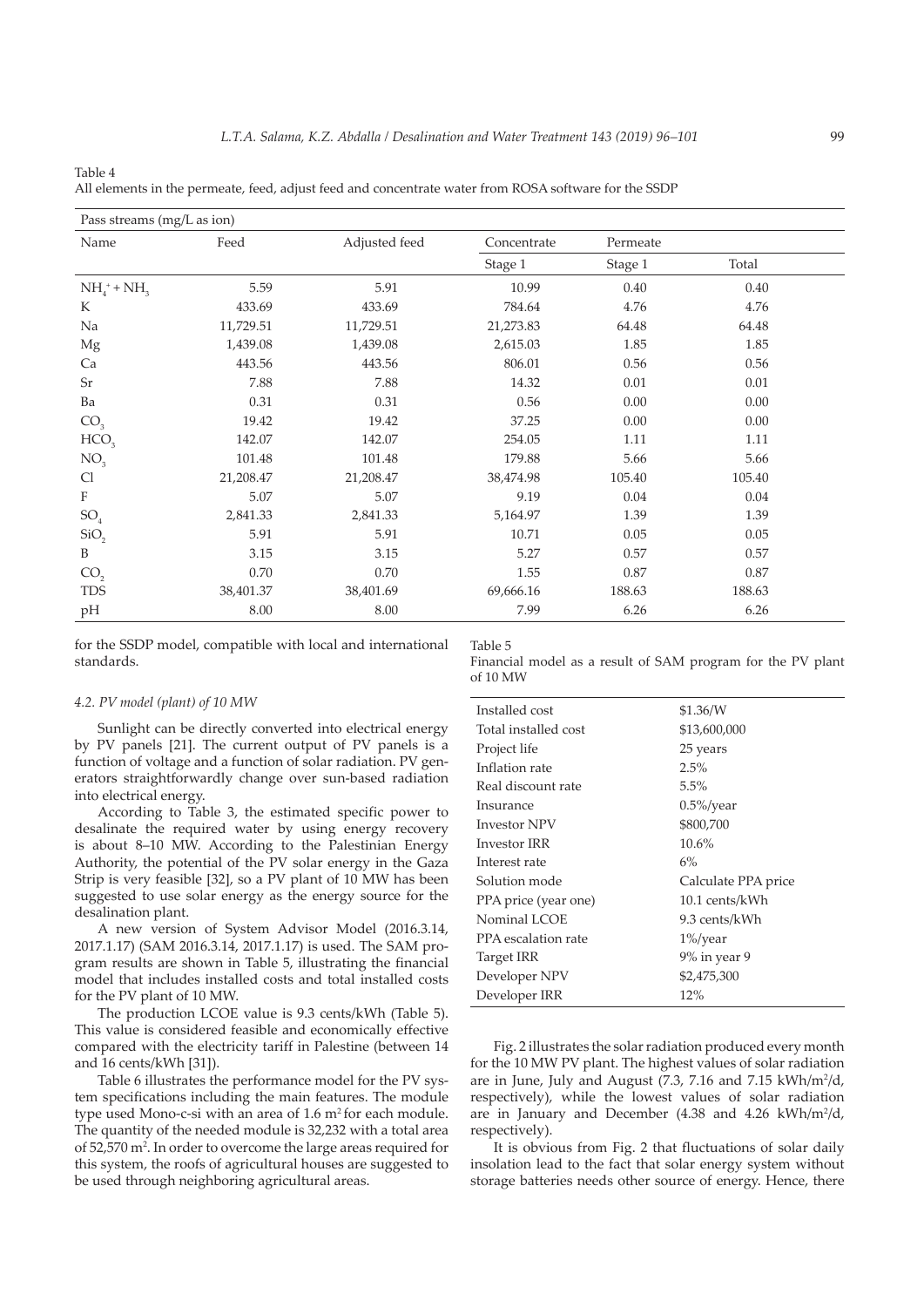Table 6 Performance model PV system specifications of the 10 MW plant

| System nameplate size | 10,000 kW             |
|-----------------------|-----------------------|
| Module type           | Mono-c-Si             |
| DC to AC ratio        | 1.2                   |
| Rated inverter size   | 8,333.3 kW            |
| Inverter efficiency   | 96%                   |
| Array type            | Fixed open rack       |
| Total system losses   | 14.1%                 |
| Degradation           | $0.5\%$ /year         |
| Module area           | $1.6 \; \mathrm{m}^2$ |
| Array tilt            | $27^\circ$            |
| Quantity              | 32,232 module area    |
| Total area            | 52,570 m <sup>2</sup> |



Fig. 2. Solar daily insolation (kWh/m<sup>2</sup> d) for the 10 MW PV plant.

is a need of integrating the solar system with other sources of energy. The deficit of energy, during times with insufficient solar insolation, would be compensated by the grid connection with the PV. On the other hand, the surplus of energy during times of high solar insolation would be used for feeding the public electricity network. This process of integrating solar energy with other sources of energy would guarantee the suitability of power supply to the desalination plant throughout the year.

## *4.2.1. Initial cost analysis for the PV models*

The initial cost analysis estimates the periodic and endof-life costs of the solar PV system. The basic tools that were used in the initial cost analysis of the solar energy PV models used to supply electric power to the SSDP are LCOE, payback period, NPV and IRR.

*4.2.1.1. Levelized cost of energy* Electricity tariffs in Palestine are very large compared with many countries around the world and are comparable with those in European countries. As seen in Table 5, the nominal LCOE is 9.3 cents/kWh and the power purchase agreement price is 10.1 cents/kWh for the model. This value is considered very feasible and economically effective, considering that the price in Palestine is 14–16 cents/kWh.

*4.2.1.2. Payback period* We used the simple payback period time formula as shown in Eq. (1) as follows (it does not include the time value of money) [34].

$$
SPP = \frac{System Cost}{Annual Energy Delivered \times Cost of Electricity} \tag{1}
$$

Simple payback period for PV model in south Gaza Strip as shown as follows:

$$
SPP = \frac{$13,600,000}{$(16,397,573 \text{ kWh/y}) \times (0.14\$/kWh)} = 5.9 \text{y}
$$
 (2)

The simple payback period values for the PV model is nearly 5.9 years, which is considered very feasible. This is due to the intensity of solar radiation and to the high tariff in the Gaza Strip.

*4.2.1.3. Net present value* The NPV is defined as the present value of future cash flows less the initial project cost. NPV can also be defined as the present value of benefits less the present value of costs. The project is considered feasible when NPV is a positive value. From the financial model of the PV plant (Table 5), the NPV is \$800,700 (>0), so the plant is considered feasible according to the NPV tool.

*4.2.1.4. Internal rate of return* A project is preferable if its internal rate of return is greater than the economic discount rate, also known as the prevailing interest rate. IRR is usually used to assess the desirability of investments or projects. The higher the rate of internal return on the project, the more desirable it is to carry out the project. In Palestine, the average interest rate in the period 2011–2016 was 6% [23].

From the financial model of the PV plant (Table 5), the investor IRR is 10.6% and the developer IRR 12%. Both values are higher than the 6% interest rate, so the model is feasible according to the IRR tool. The model with the highest internal recovery rate may be considered one of the best projects to be undertaken.

### **5. Conclusion**

PV solar desalination energy systems offer a win–win solution to the energy and water problems. This option represents an effective contribution to solving the problem of lack of potable water, as well as securing an important source of energy in light of the severe shortage of electricity in the Gaza Strip. The results of the initial cost analysis show the feasibility of applying PV solar energy with good results. Four tools are used in cost analysis of PV solar system. (1) the nominal LCOE is 9.3 cents/kWh, (2) the simple payback period value is nearly 5.9 years, (3) the NPV is  $$800,700$  ( $>0$ ), (4) the investor IRR is 10.6% and the developer IRR 12%, the last two values are higher than the 6% interest rate. In addition, the desalination system provides an important source of drinking water with high specifications that conform to the